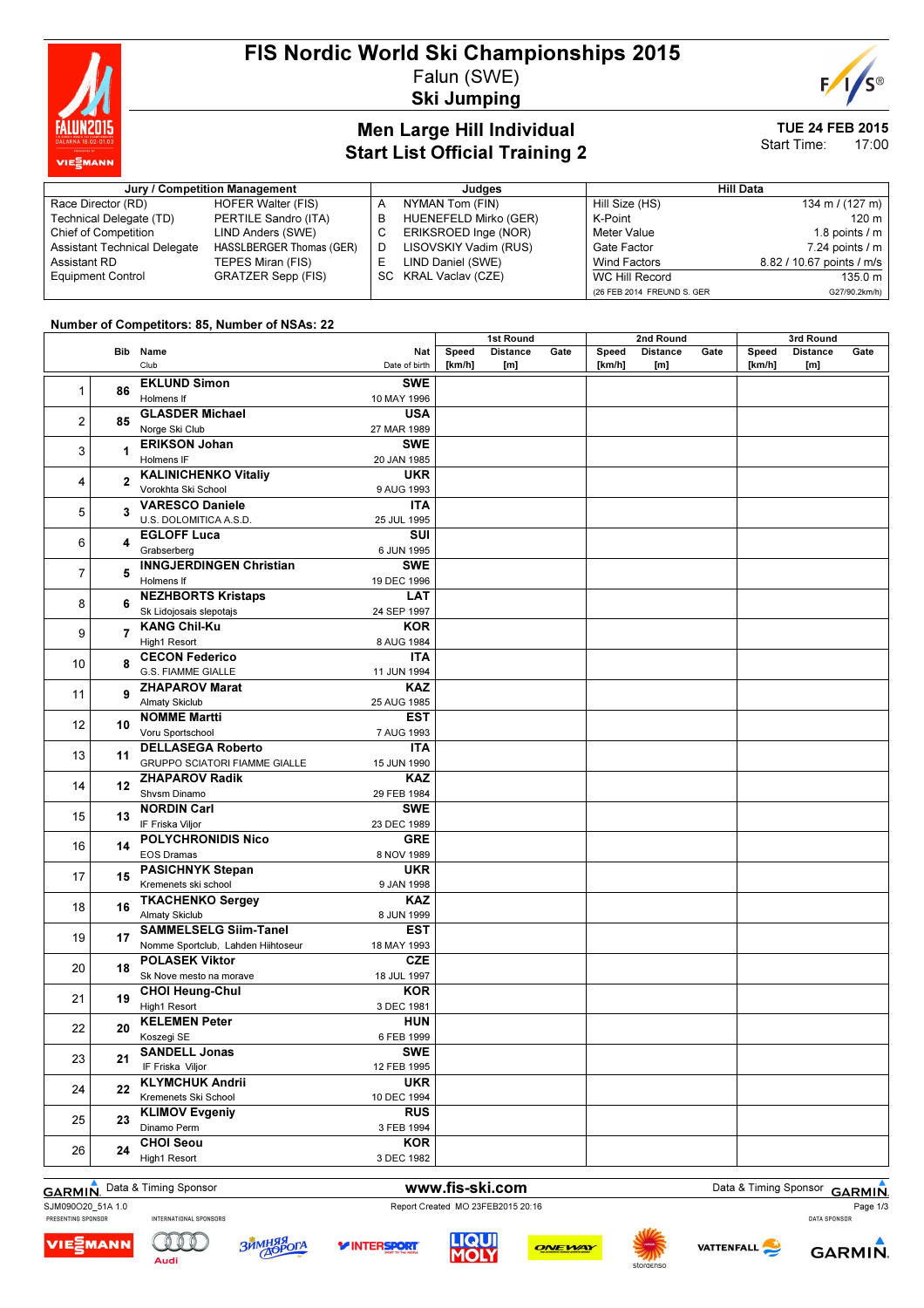

### FIS Nordic World Ski Championships 2015 Falun (SWE)

Ski Jumping

#### Men Large Hill Individual Start List Official Training 2

TUE 24 FEB 2015

Start Time: 17:00

E

|    |    |                                                               |                          |        | 1st Round       |      |        | 2nd Round       |      |        | 3rd Round       |      |
|----|----|---------------------------------------------------------------|--------------------------|--------|-----------------|------|--------|-----------------|------|--------|-----------------|------|
|    |    | Bib Name                                                      | Nat                      | Speed  | <b>Distance</b> | Gate | Speed  | <b>Distance</b> | Gate | Speed  | <b>Distance</b> | Gate |
|    |    | Club                                                          | Date of birth            | [km/h] | [m]             |      | [km/h] | [m]             |      | [km/h] | [m]             |      |
| 27 | 25 | <b>RHOADS William</b>                                         | <b>USA</b>               |        |                 |      |        |                 |      |        |                 |      |
|    |    | <b>UOP Sports Clubs</b>                                       | 8 JUN 1995               |        |                 |      |        |                 |      |        |                 |      |
| 28 | 26 | <b>KORNILOV Denis</b>                                         | <b>RUS</b>               |        |                 |      |        |                 |      |        |                 |      |
|    |    | Sdushor N. Novgorod Dinamo                                    | 17 AUG 1986              |        |                 |      |        |                 |      |        |                 |      |
| 29 | 27 | <b>MUMINOV Sabirzhan</b>                                      | <b>KAZ</b>               |        |                 |      |        |                 |      |        |                 |      |
|    |    | Almaty                                                        | 16 APR 1994              |        |                 |      |        |                 |      |        |                 |      |
| 30 | 28 | <b>COLLOREDO Sebastian</b>                                    | <b>ITA</b>               |        |                 |      |        |                 |      |        |                 |      |
|    |    | <b>GRUPPO SCIATORI FIAMME GIALLE</b>                          | 9 SEP 1987               |        |                 |      |        |                 |      |        |                 |      |
| 31 | 29 | KIM Hyun-Ki                                                   | KOR                      |        |                 |      |        |                 |      |        |                 |      |
|    |    | High1 Resort                                                  | 9 FEB 1983               |        |                 |      |        |                 |      |        |                 |      |
| 32 | 30 | <b>OLLI Harri</b>                                             | <b>FIN</b>               |        |                 |      |        |                 |      |        |                 |      |
|    |    | Ounasvaara Ski Club                                           | 15 JAN 1985              |        |                 |      |        |                 |      |        |                 |      |
| 33 | 31 | <b>AHONEN Janne</b>                                           | <b>FIN</b>               |        |                 |      |        |                 |      |        |                 |      |
|    |    | Lahden Hiihtoseura                                            | 11 MAY 1977              |        |                 |      |        |                 |      |        |                 |      |
| 34 | 32 | <b>ZOGRAFSKI Vladimir</b>                                     | <b>BUL</b>               |        |                 |      |        |                 |      |        |                 |      |
|    |    | <b>NSA</b>                                                    | 14 JUL 1993              |        |                 |      |        |                 |      |        |                 |      |
| 35 | 33 | <b>HLAVA Lukas</b>                                            | <b>CZE</b>               |        |                 |      |        |                 |      |        |                 |      |
|    |    | Dukla Liberec                                                 | 10 SEP 1984              |        |                 |      |        |                 |      |        |                 |      |
| 36 | 35 | <b>LAMY CHAPPUIS Ronan</b><br>Bois D'amont                    | <b>FRA</b>               |        |                 |      |        |                 |      |        |                 |      |
|    |    | <b>PEIER Killian</b>                                          | 10 SEP 1993<br>SUI       |        |                 |      |        |                 |      |        |                 |      |
| 37 | 36 | Vallee du Joux                                                | 28 MAR 1995              |        |                 |      |        |                 |      |        |                 |      |
|    |    | <b>MAKSIMOCHKIN Mikhail</b>                                   | <b>RUS</b>               |        |                 |      |        |                 |      |        |                 |      |
| 38 | 37 | Nizhniy Novgorod                                              | 29 AUG 1993              |        |                 |      |        |                 |      |        |                 |      |
|    |    | <b>HAZETDINOV Ilmir</b>                                       | <b>RUS</b>               |        |                 |      |        |                 |      |        |                 |      |
| 39 | 38 | <b>CSKA</b>                                                   | 28 OCT 1991              |        |                 |      |        |                 |      |        |                 |      |
|    |    | <b>JANDA Jakub</b>                                            | <b>CZE</b>               |        |                 |      |        |                 |      |        |                 |      |
| 40 | 39 | Dukla Liberec                                                 | 27 APR 1978              |        |                 |      |        |                 |      |        |                 |      |
| 41 | 40 | <b>MURANKA Klemens</b>                                        | <b>POL</b>               |        |                 |      |        |                 |      |        |                 |      |
|    |    | TS Wisla Zakopane                                             | 31 AUG 1994              |        |                 |      |        |                 |      |        |                 |      |
|    |    | <b>KUBACKI Dawid</b>                                          | <b>POL</b>               |        |                 |      |        |                 |      |        |                 |      |
| 42 | 41 | TS Wisla Zakopane                                             | 12 MAR 1990              |        |                 |      |        |                 |      |        |                 |      |
| 43 | 42 | <b>LARINTO Ville</b>                                          | <b>FIN</b>               |        |                 |      |        |                 |      |        |                 |      |
|    |    | Lahden Hiihtoseura                                            | 11 APR 1990              |        |                 |      |        |                 |      |        |                 |      |
| 44 | 43 | <b>BRESADOLA Davide</b>                                       | <b>ITA</b>               |        |                 |      |        |                 |      |        |                 |      |
|    |    | C.S. Esercito                                                 | 10 SEP 1988              |        |                 |      |        |                 |      |        |                 |      |
| 45 | 44 | <b>SAKUYAMA Kento</b>                                         | <b>JPN</b>               |        |                 |      |        |                 |      |        |                 |      |
|    |    | Kitano Construction Corp. Ski Team                            | 3 JUL 1990               |        |                 |      |        |                 |      |        |                 |      |
| 46 | 45 | ZIOBRO Jan                                                    | <b>POL</b>               |        |                 |      |        |                 |      |        |                 |      |
|    |    | <b>WKS Zakopane</b>                                           | 24 JUN 1991              |        |                 |      |        |                 |      |        |                 |      |
| 47 | 46 | <b>KOBAYASHI Junshiro</b>                                     | JPN                      |        |                 |      |        |                 |      |        |                 |      |
|    |    | Megmilk Snow Brand Ski Team                                   | 11 JUN 1991              |        |                 |      |        |                 |      |        |                 |      |
| 48 | 47 | <b>DIETHART Thomas</b>                                        | <b>AUT</b>               |        |                 |      |        |                 |      |        |                 |      |
|    |    | UVB Hinzenbach-Oberoesterreich<br><b>ZNISZCZOL Aleksander</b> | 25 FEB 1992              |        |                 |      |        |                 |      |        |                 |      |
| 49 | 48 | KS Wisla Wisla                                                | <b>POL</b><br>8 MAR 1994 |        |                 |      |        |                 |      |        |                 |      |
| 50 | 49 | <b>BOYARINTSEV Vladislav</b>                                  | <b>RUS</b>               |        |                 |      |        |                 |      |        |                 |      |
|    |    | Saint-Petersburg Dinamo                                       | 31 OCT 1994              |        |                 |      |        |                 |      |        |                 |      |
| 51 | 50 | <b>WELLINGER Andreas</b>                                      | <b>GER</b>               |        |                 |      |        |                 |      |        |                 |      |
|    |    | Sc Ruhpolding                                                 | 28 AUG 1995              |        |                 |      |        |                 |      |        |                 |      |
| 52 | 51 | <b>MATURA Jan</b>                                             | <b>CZE</b>               |        |                 |      |        |                 |      |        |                 |      |
|    |    | Dukla Liberec                                                 | 29 JAN 1980              |        |                 |      |        |                 |      |        |                 |      |
|    |    | <b>MAEAETTAE Jarkko</b>                                       | <b>FIN</b>               |        |                 |      |        |                 |      |        |                 |      |
| 53 | 52 | Kainuun Hiihtoseura                                           | 28 DEC 1994              |        |                 |      |        |                 |      |        |                 |      |
|    |    | <b>POPPINGER Manuel</b>                                       | AUT                      |        |                 |      |        |                 |      |        |                 |      |
| 54 | 53 | SV Innsbruck-Bergisel-Tirol                                   | 19 MAY 1989              |        |                 |      |        |                 |      |        |                 |      |
| 55 | 54 | <b>DESCHWANDEN Gregor</b>                                     | SUI                      |        |                 |      |        |                 |      |        |                 |      |
|    |    | Horw                                                          | 27 FEB 1991              |        |                 |      |        |                 |      |        |                 |      |
| 56 | 55 | <b>DESCOMBES SEVOIE Vincent</b>                               | <b>FRA</b>               |        |                 |      |        |                 |      |        |                 |      |
|    |    | Douanes - Chamonix                                            | 9 JAN 1984               |        |                 |      |        |                 |      |        |                 |      |
| 57 | 56 | <b>SJOEEN Phillip</b>                                         | <b>NOR</b>               |        |                 |      |        |                 |      |        |                 |      |
|    |    | <b>Bekkelaget Sk</b>                                          | 24 DEC 1995              |        |                 |      |        |                 |      |        |                 |      |

QID

Audi

**ЗЙМНЯЯ**<br>ДОРОГА

SJM090O20\_51A 1.0 **Report Created MO 23FEB2015 20:16** Report Created MO 23FEB2015 20:16

VIE<sub>E</sub>MANN

*V***INTERSPORT** 

**LIQUI**<br>**MOLY** 

GARMIN. Data & Timing Sponsor **www.fis-ski.com** Data & Timing Sponsor GARMIN. Page 2/3

**VATTENFALL** 



ONEWAY